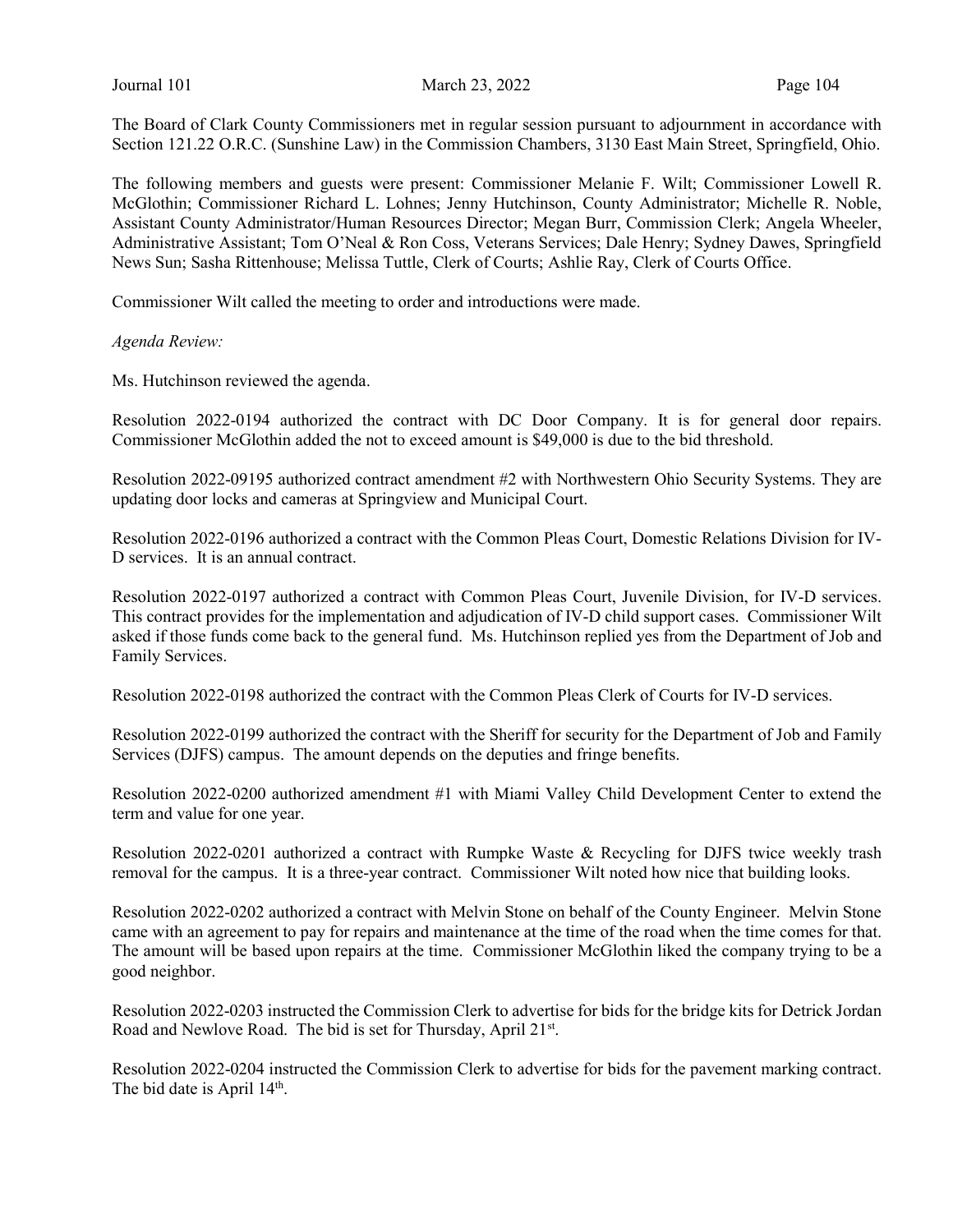Resolution 2022-0205 updated the personnel policy manual. Ms. Noble explained Section 5H made updates to the Medical and Dental coverage. There was language the Auditor's Office didn't feel was clear enough. In Chapter 12 personal leave was updated and it removes unneeded language.

Resolution 2022-0206 authorized amended certificate #4. They are for CDBG based on the grant and West Central.

Resolution 2022-0207 approved the weekly then and nows. There are three for the Commission Office.

Resolution 2022-0208 authorized the weekly travel and expense allowance.

Resolution 2022-0209 set the date and time for rezoning case Z-2022-02 public hearing filed by Richard Deering.

Resolution 2022-0210 set the date and time for rezoning case Z-2022-03 public hearing filed by James H. Lagos.

There was one last one add-on for a contract amendment with Civic Plus. They provide the county website. It is for annual maintenance. Commissioner Wilt asked if the website was keeping up. Mr. Cooper replied yes.

### County Commissioner Updates:

Commissioner Wilt will attend the OEAA meeting today at noon. They are happy with the horse barn progress.

Spectrum received the state funding. The next round of broadband will start. Commissioner McGlothin asked what area would be next. Commissioner Wilt said it will cover every home that doesn't have rural broadband.

Commissioner McGlothin spoke with Tillie (Tillie Lane). She is having trees removed along the creek and the levy repaired. Hopefully, that helps with the flooding.

New Carlisle Rotary had a wonderful program for Tecumseh and Northwestern staff. They honored food services and maintenance staff.

Commissioner Wilt said Springfield Rotary held the "Excellent Teacher" awards.

Commissioner Lohnes would like to add funding to the rainy day fund. He noted reimbursement of covid expenses were approved through ARPA funding. In 2017, the transition fund the state gave for the loss of Medicaid sales tax was \$6.2 million. It was supposed to carry the county for two years. Those funds have not been exhausted yet. He would like to treat it like rainy day money. He suggested putting that in the rainy day fund.

Commissioner Wilt was concerned about doing that since that has been an opportunity to plug the budget gap instead of going into the rainy day fund. Sales tax still doesn't cover all the expenditures. The ARPA money will reimburse the general fund for certain things which will free up other general fund money.

Ms. Hutchinson said the other option is to move it to the capital improvement fund. The money that is being plugged in the budget now is for capital needs: equipment, replacement of vehicles, and building updates. This year capital expenses totaled \$1.4 million. If the Board moves that, there wouldn't need to be an annual transfer.

Commissioner McGlothin asked if that was adequate.

Commissioner Lohnes said Ms. Hutchinson recommends 17% but this gets it to 15%. Adding the transition funds gets closer to the 17%.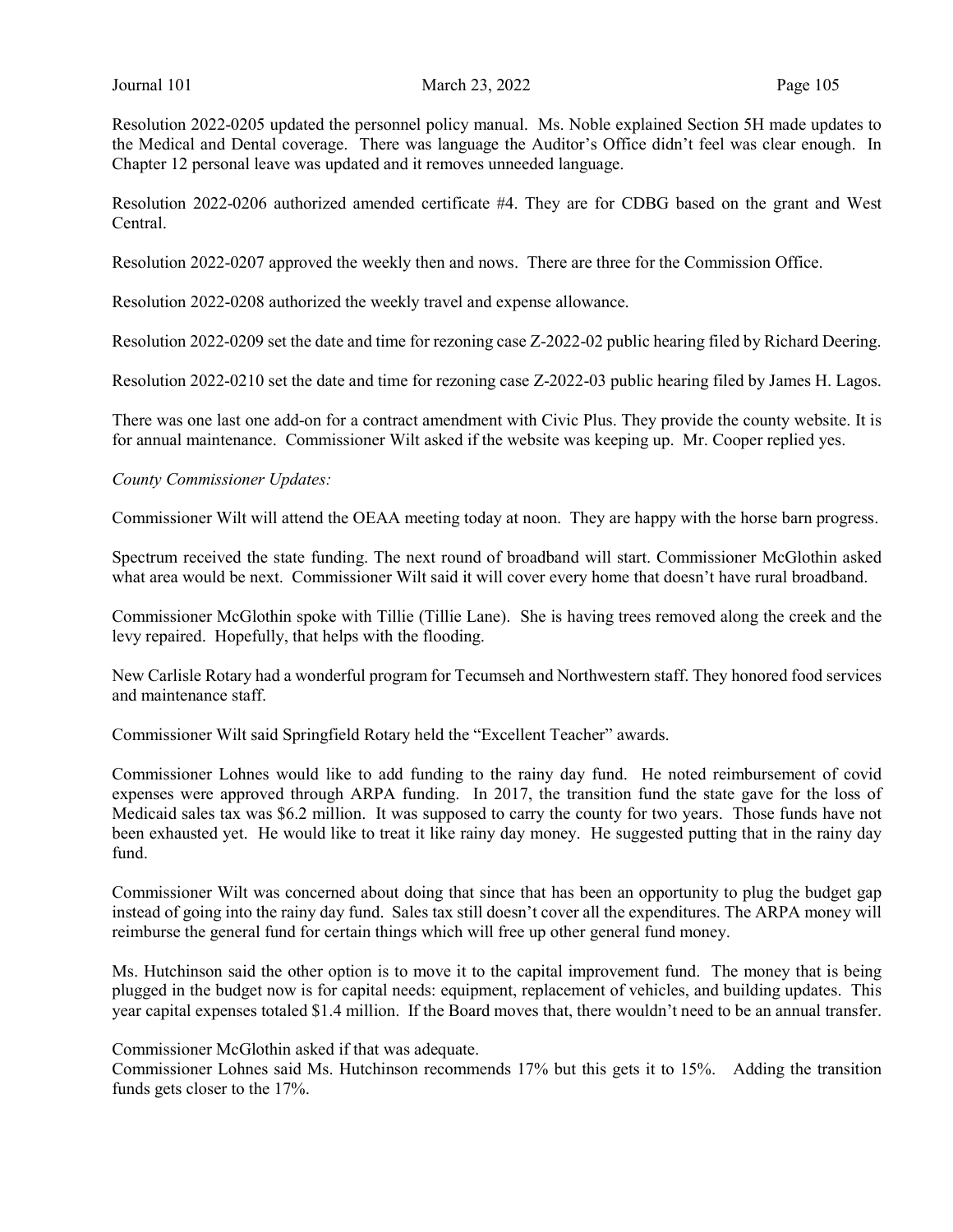Commissioner McGlothin asked for Ms. Hutchinson's recommendation on the transition fund. Ms. Hutchinson felt the plan she had now will get it. There is an annual transfer of \$200,000 from the general fund that will continue. Part of the transition fund can be used to get it to 17% and the rest can be put in capital. Commissioner Wilt agreed with that.

## County Administrator Updates:

Ms. Hutchinson said the Horse Barn project meeting was Monday. They found nine more beams that are bad. There will be a change order to replace those. That was the final amount for the beams. She received a really nice text thanking the Commissioners for replacing the beams.

Strategic Plan Updates: Ms. Hutchinson said the new elevator in the Public Safety Building did not pass state inspection. It was the one just replaced in the jail. There were issues and miscommunication from the vendor. The state inspector was not happy with the vendor. The vendor will replace what the state said to replace.

The other elevator to be replaced is out for bid and due end of the week. Once those two are up and running the elevators will be secure.

The proposals for the architect for the courthouse comes in next week. There will be a team to review them.

Finishing touches are being put on other projects.

Commissioner Lohnes mentioned painting the brick in Municipal Court white.

The Board reviewed the calendar.

#### Audience Comments:

Ms. Tuttle requested involvement and notification of the status of the renovations of the Courthouse. She was astonished the elected officials were not notified when the architects walked through.

Commissioner Wilt explained that was for the RFP process. An architect has not been selected yet. Once one is selected everyone will be involved. Staff still has the input that was collected 3-4 years ago.

Ms. Tuttle expressed concerns about extermination at the Courthouse.

She thanked the Board.

The Board recessed.

Call to Order, Commission President Wilt Resolution 2022-0193

Following the pledge, Commissioner Lohnes moved to approve the minutes of the last meeting and dispense with reading of the same. Commissioner McGlothin seconded the motion. The roll being called for passage resulted as follows:

Commissioner Lohnes, Yes; Commissioner McGlothin, Yes; Commissioner Wilt, Yes

Commissioner Lohnes moved to approve the agenda in its entirety, including the add on. Commissioner McGlothin seconded the motion. The roll being called for passage resulted as follows: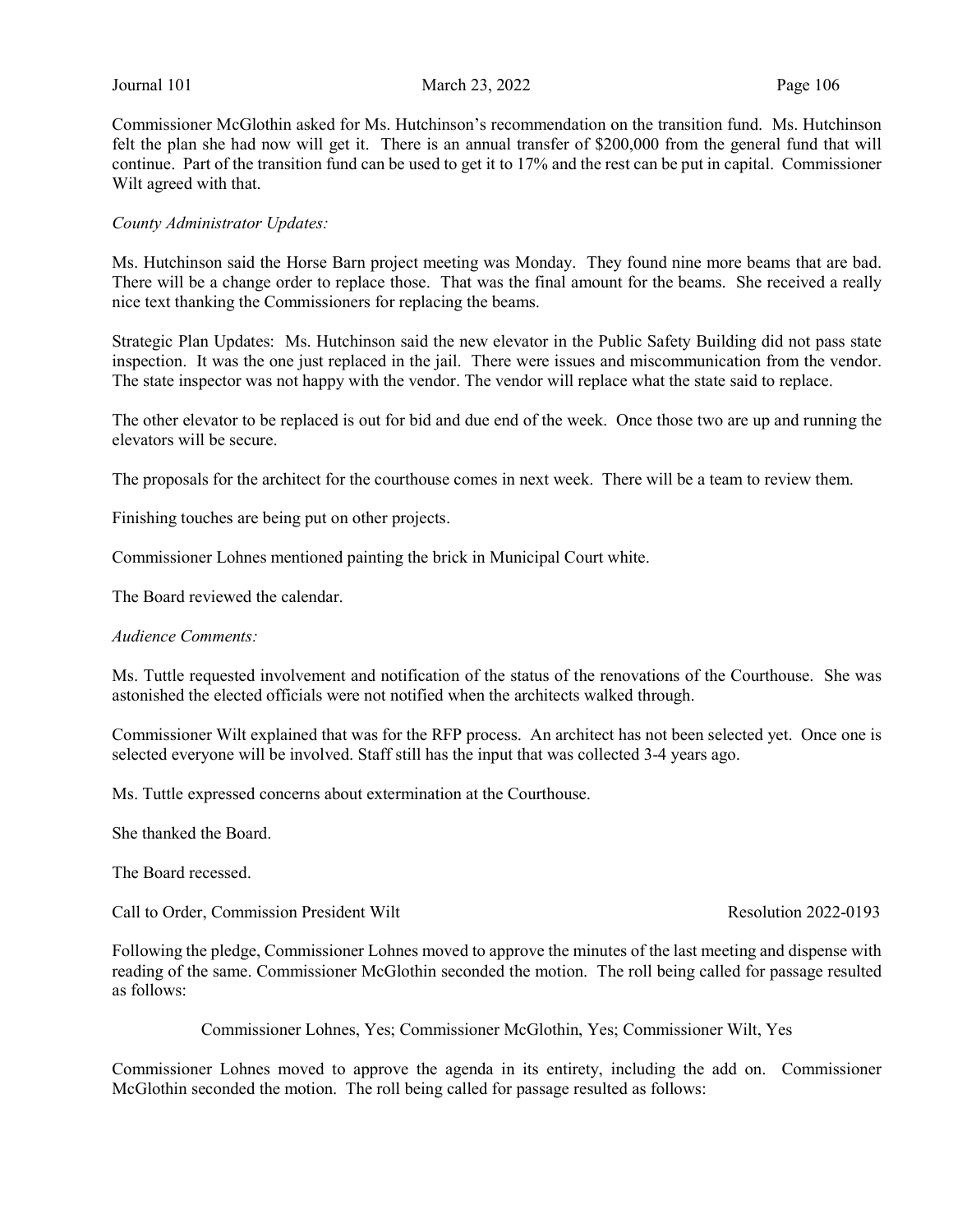Commissioner Lohnes, Yes; Commissioner McGlothin, Yes; Commissioner Wilt, Yes

# Resolution 2022-0194 B&GC file

## Authorize Contract with DC Door Company

Commissioner Lohnes moved, per the request of the Building and Grounds Director, to authorize a contract with:

| <b>Organization Name:</b>    | DC Door Company                                  |
|------------------------------|--------------------------------------------------|
| <b>Organization Address:</b> | 12000 Old Osborne Road, South Vienna, Ohio 45369 |
| In the amount of:            | Not to exceed \$49,000.00                        |
| <b>Funding Source(s):</b>    | General                                          |
| <b>Purpose:</b>              | General door repairs for County owned buildings  |
| <b>Effective Dates:</b>      | January 1, 2022 through December 31, 2022        |

Further move to authorize the County Administrator to execute the contract and related documents, including the purchase order.

Commissioner McGlothin seconded the motion and the roll being called for its passage, the vote resulted as follows:

Commissioner Lohnes, Yes; Commissioner McGlothin, Yes; Commissioner Wilt, Yes

Resolution 2022-0195 B&GC file

## Authorize Contract Amendment #2 with Northwestern Ohio Security System, LLC

Commissioner Lohnes moved, per the request of the County Administrator, to authorize amendment #2 with:

| <b>Organization Name:</b>        | Northwestern Ohio Security Systems, LLC                                                                                                                  |
|----------------------------------|----------------------------------------------------------------------------------------------------------------------------------------------------------|
| <b>Organization Address:</b>     | 121 East High Street, Lima, Ohio 45801                                                                                                                   |
| <b>Original Contract Amount:</b> | \$159,793.41                                                                                                                                             |
| <b>Previous Change:</b>          | \$10,492.22                                                                                                                                              |
| <b>This Change:</b>              | 887.16                                                                                                                                                   |
| <b>New Contract Amount</b>       | \$171,172.79                                                                                                                                             |
| <b>Funding Source(s):</b>        | Permanent Improvement Fund                                                                                                                               |
| <b>Purpose of Amendment:</b>     | To remove two doors of access from the original proposal and add access to the<br>call button for the basement elevator at the Municipal Court Building. |
| <b>Original Purpose:</b>         | Update access control doors at Municipal Building & Springview;                                                                                          |
|                                  | State bid                                                                                                                                                |

Further move to authorize the County Administrator to execute the amendment and related documents, including the purchase order.

Commissioner McGlothin seconded the motion and the roll being called for its passage, the vote resulted as follows:

Commissioner Lohnes, Yes; Commissioner McGlothin, Yes; Commissioner Wilt, Yes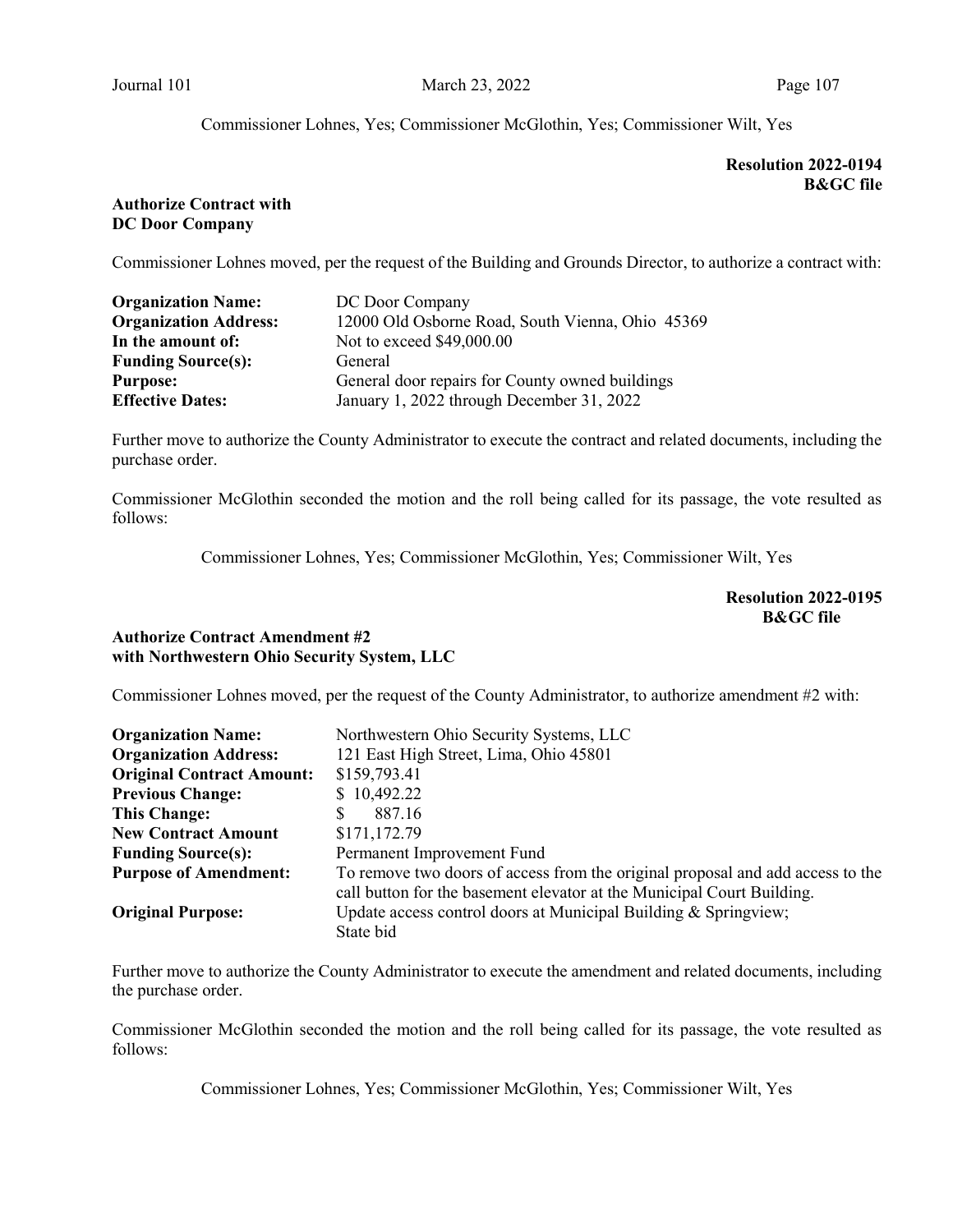## Resolution 2022-0196 JFSC file

#### Authorize Contract with Clark County Common Pleas Court, Domestic Relations Division

Commissioner Lohnes moved, per the request of the Department of Job and Family Services Director, to authorize a contract with:

| <b>Organization Name:</b>    | Clark County Common Pleas Court, Domestic Relations Division                   |
|------------------------------|--------------------------------------------------------------------------------|
| <b>Organization Address:</b> | 101 North Limestone Street, Springfield, Ohio 45502                            |
| In the amount of:            | \$118,760.81                                                                   |
| <b>Funding Source(s):</b>    | IV-D Federal Child Support/State Match                                         |
| <b>Purpose:</b>              | IV-D work by the Magistrate and staff, including Child Support Orders, Medical |
|                              | Orders, adoption of administrative findings, and other related work.           |
| <b>Effective Dates:</b>      | January 1, 2022 through December 31, 2022                                      |

Further move to authorize the County Administrator to execute the contract and related documents, including the purchase order.

Commissioner McGlothin seconded the motion and the roll being called for its passage, the vote resulted as follows:

Commissioner Lohnes, Yes; Commissioner McGlothin, Yes; Commissioner Wilt, Yes

## Resolution 2022-0197 JFSC file

### Authorize Contract with Clark County Common Pleas Court, Juvenile Division

Commissioner Lohnes moved, per the request of the Department of Job and Family Services Director, to authorize a contract with:

| <b>Organization Name:</b>    | Clark County Common Pleas Court, Juvenile Division                          |
|------------------------------|-----------------------------------------------------------------------------|
| <b>Organization Address:</b> | 101 East Columbia Street, Springfield, Ohio 45502                           |
| In the amount of:            | \$269,840.35                                                                |
| <b>Funding Source(s):</b>    | IV-D Federal Child Support/State Match                                      |
| <b>Purpose:</b>              | Services that provide for the implementation and adjudication of IV-D child |
|                              | support cases.                                                              |
| <b>Effective Dates:</b>      | January 1, 2022 through December 31, 2022                                   |

Further move to authorize the County Administrator to execute the contract and related documents, including the purchase order.

Commissioner McGlothin seconded the motion and the roll being called for its passage, the vote resulted as follows:

Commissioner Lohnes, Yes; Commissioner McGlothin, Yes; Commissioner Wilt, Yes

Resolution 2022-0198 JFSC file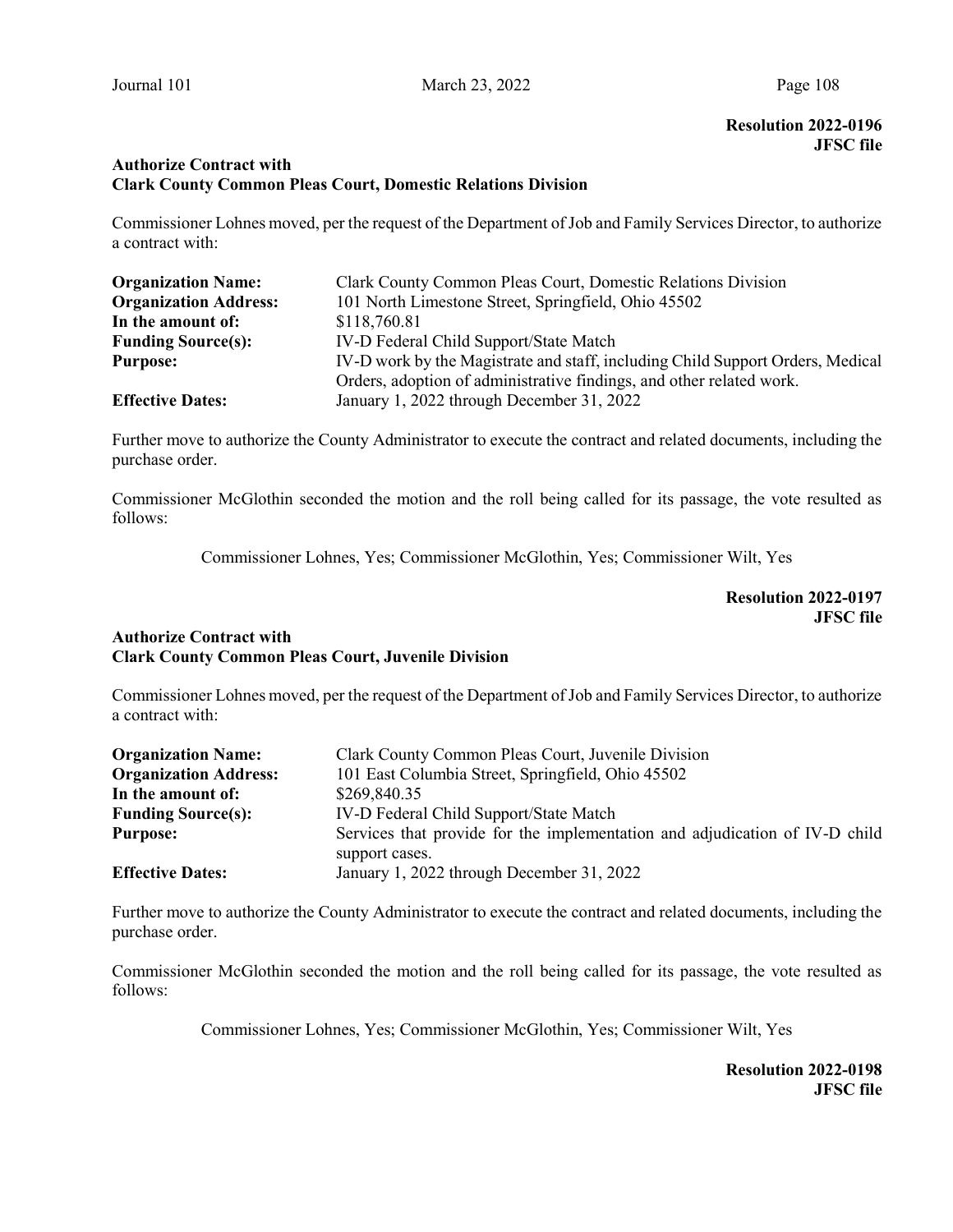## Authorize Contract with Clerk of Courts, Clark County Common Pleas Court

Commissioner Lohnes moved, per the request of the Department of Job and Family Services Director, to authorize a contract with:

| <b>Organization Name:</b>    | Clerk of Courts, Clark County Common Pleas Court    |
|------------------------------|-----------------------------------------------------|
| <b>Organization Address:</b> | 101 North Limestone Street, Springfield, Ohio 45502 |
| In the amount of:            | \$79,402.71                                         |
| <b>Funding Source(s):</b>    | IV-D Federal Child Support/State Match              |
| <b>Purpose:</b>              | IV-D Clerk of Court Filing Services                 |
| <b>Effective Dates:</b>      | January 1, 2022 through December 31, 2022           |

Further move to authorize the County Administrator to execute the contract and related documents, including the purchase order.

Commissioner McGlothin seconded the motion and the roll being called for its passage, the vote resulted as follows:

Commissioner Lohnes, Yes; Commissioner McGlothin, Yes; Commissioner Wilt, Yes

Resolution 2022-0199 JFSC file

## Authorize Contract with Clark County Sheriff

Commissioner Lohnes moved, per the request of the Department of Job and Family Services Director, to authorize a contract with:

| <b>Organization Name:</b>    | Clark County Sheriff                                                        |
|------------------------------|-----------------------------------------------------------------------------|
| <b>Organization Address:</b> | 120 North Fountain Avenue, Springfield, Ohio 45502                          |
| In the amount of:            | \$119,448.87                                                                |
| <b>Funding Source(s):</b>    | <b>Shared Administrative Dollars</b>                                        |
| <b>Purpose:</b>              | Purchase of security services for the Department of Job and Family Services |
|                              | campus                                                                      |
| <b>Effective Dates:</b>      | April 1, 2022 through March 31, 2023                                        |

Further move to authorize the County Administrator to execute the contract and related documents, including the purchase order.

Commissioner McGlothin seconded the motion and the roll being called for its passage, the vote resulted as follows:

Commissioner Lohnes, Yes; Commissioner McGlothin, Yes; Commissioner Wilt, Yes

Resolution 2022-0200 JFSC file

Authorize Contract Amendment #1 with Miami Valley Child Development Center Inc.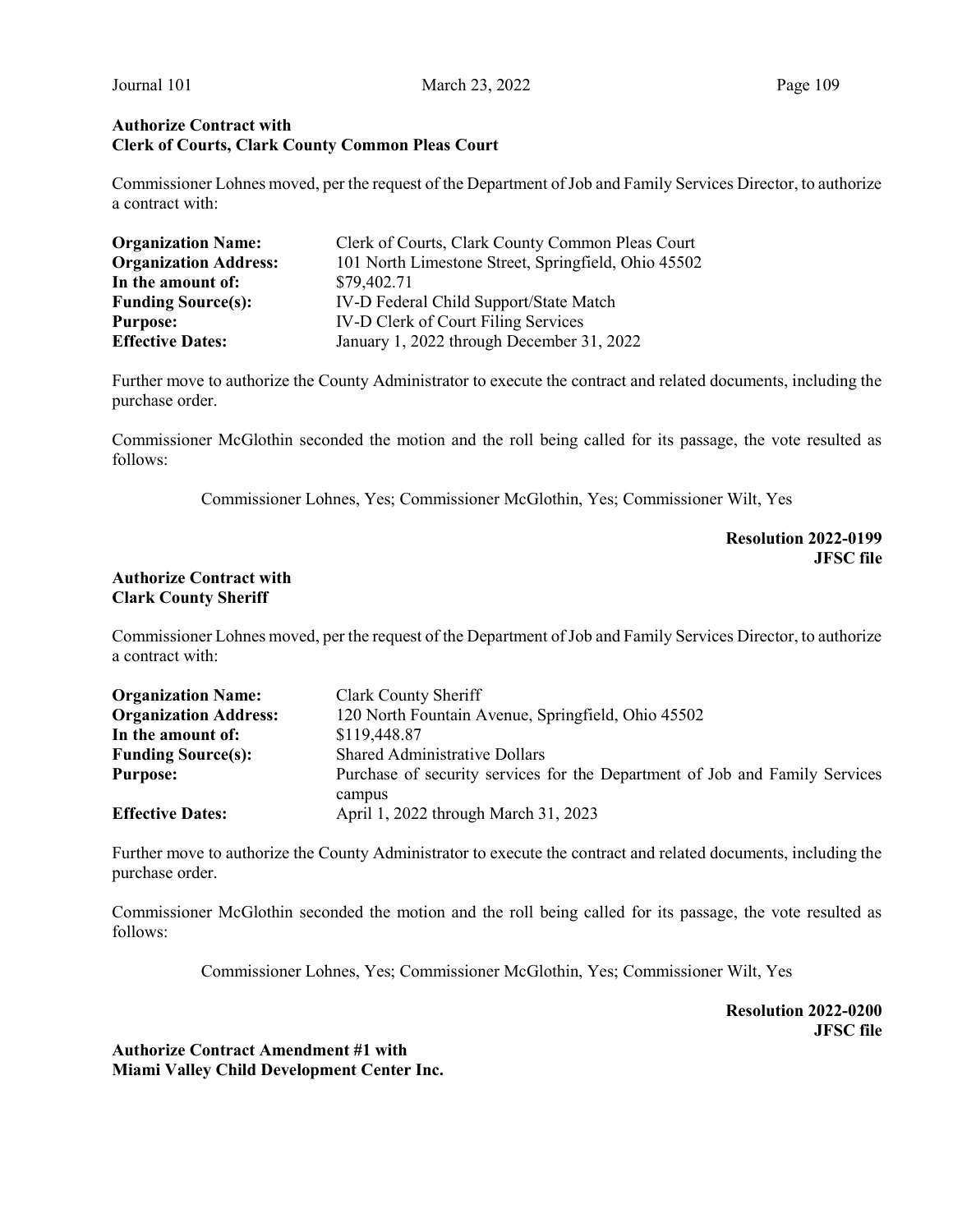Commissioner Lohnes moved, per the request of the Job and Family Services Director, to authorize contract amendment #1 with:

| <b>Organization Name:</b>        | Miami Valley Child Development Center, Inc.                                  |
|----------------------------------|------------------------------------------------------------------------------|
| <b>Organization Address:</b>     | 215 Horace Street, Dayton, Ohio 45402                                        |
| <b>Amendment Amount:</b>         | \$37,200.00                                                                  |
| <b>New Contract Amount:</b>      | \$74,400.00                                                                  |
| <b>Funding Source(s):</b>        | Local Children Services Levy                                                 |
| <b>Purpose of Amendment:</b>     | To extend the contract term and value                                        |
| <b>Purpose of Contract:</b>      | Provide Early Head Start Program Services to up to eight (8) children in the |
|                                  | Family and Children Services caseload                                        |
| <b>Amendment Effective Date:</b> | July 1, 2022                                                                 |
| <b>Original Effective Date:</b>  | July 1, 2021                                                                 |

Further move to authorize the County Administrator to execute the contract amendment and related documents, including the purchase order.

Commissioner McGlothin seconded the motion and the roll being called for its passage, the vote resulted as follows:

Commissioner Lohnes, Yes; Commissioner McGlothin, Yes; Commissioner Wilt, Yes

Resolution 2022-0201 JFSC file

#### Authorize Contract with Rumpke Waste & Recycling

Commissioner Lohnes moved, per the request of the Department of Job and Family Services Director, to authorize a contract with:

| <b>Organization Name:</b>    | Rumpke Waste & Recycling                                                   |
|------------------------------|----------------------------------------------------------------------------|
| <b>Organization Address:</b> | 1932 East Monument Avenue, Dayton, Ohio 45402                              |
| In the amount of:            | Not to exceed \$12,000.00 (\$4,000.00 per year)                            |
| <b>Funding Source(s):</b>    | <b>Shared Administrative Dollars</b>                                       |
| <b>Purpose:</b>              | To provide twice weekly trash removal and bi-weekly cardboard removal from |
|                              | Department's main campus                                                   |
| <b>Effective Dates:</b>      | April 1, 2022 through March 31, 2025                                       |

Further move to authorize the County Administrator to execute the contract and related documents, including the purchase order.

Commissioner McGlothin seconded the motion and the roll being called for its passage, the vote resulted as follows:

Commissioner Lohnes, Yes; Commissioner McGlothin, Yes; Commissioner Wilt, Yes

Resolution 2022-0202 ENGC file

Authorize Road Maintenance Agreement Between The Melvin Stone Company, LLC, the Clark County Engineer, and the Board of County Commissioners of Clark County, Ohio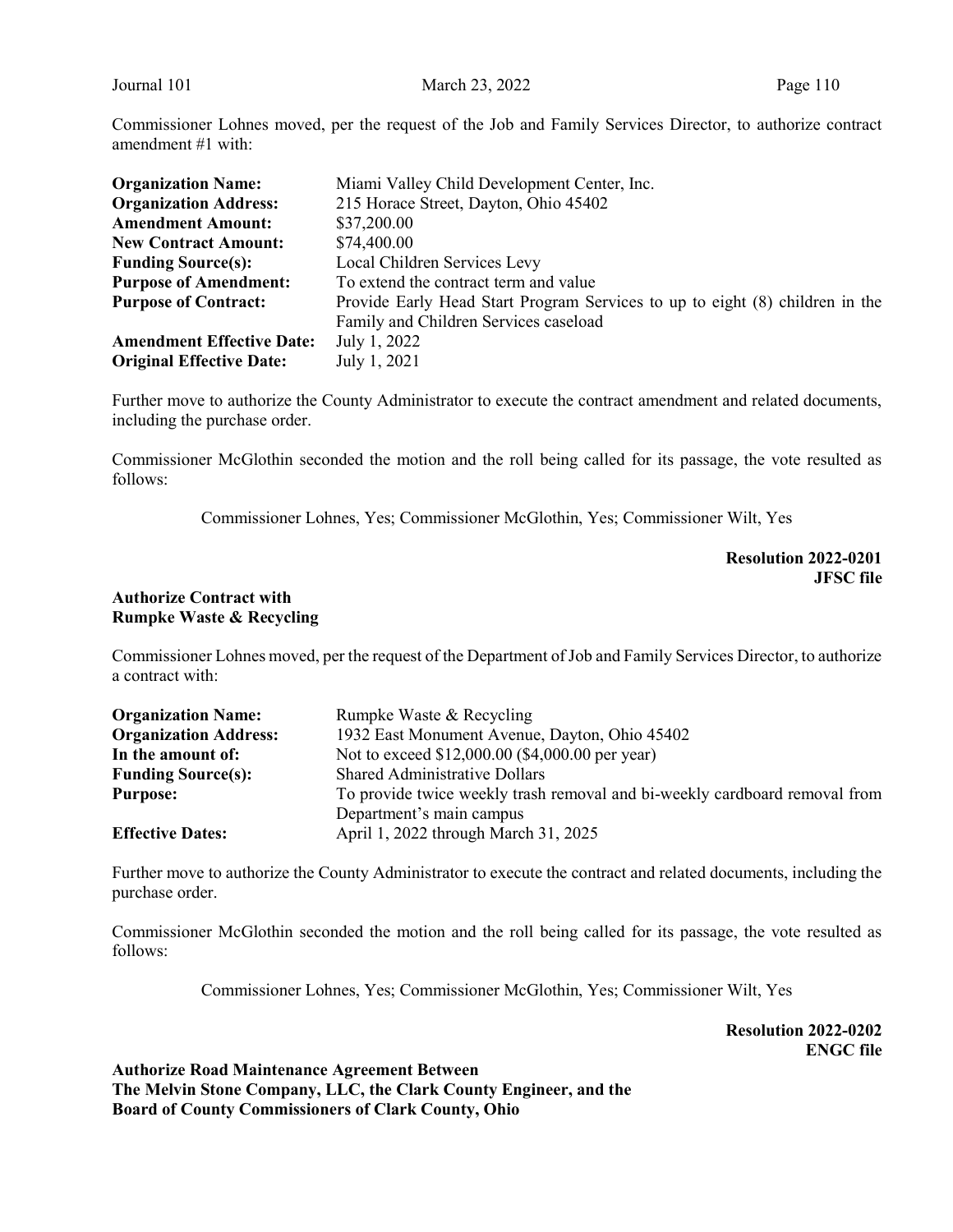Commissioner Lohnes moved, per the request of County Engineer, to authorize the following road maintenance agreement:

| <b>Agreement between:</b> | The Melvin Stone Company, LLC, the Clark County Engineer, and the Board of |
|---------------------------|----------------------------------------------------------------------------|
|                           | County Commissioners of Clark County, Ohio                                 |
| <b>Purpose:</b>           | Tremont City Road Maintenance Agreement                                    |
| <b>Effective Dates:</b>   | March 23, 2022 until Intent to Terminate notice is provided                |

Further move to authorize the County Administrator to execute the agreement and related documents.

Commissioner McGlothin seconded the motion and the roll being called for its passage, the vote resulted as follows:

Commissioner Lohnes, Yes; Commissioner McGlothin, Yes; Commissioner Wilt, Yes

# Resolution 2022-0203 ENGB file

### Instruct Clerk to Advertise for Bids to Furnish and Install Steel Beam Bridge Superstructure for Detrick Jordan Pike Bridge No. 60 & Newlove Road Bridge No. 834

Commissioner Lohnes moved, per the request of the County Engineer, to instruct the Commission Clerk to advertise for bids to Furnish and Install Steel Beam Bridge Superstructure for Detrick Jordan Pike Bridge No. 60 & Newlove Road Bridge No. 834. Said bids will be opened in public session on Thursday, April 21, 2022, at approximately 10 a.m., 3rd Floor, Springview Government Center, 3130 East Main Street, Springfield, Ohio 45503. It is noted that bids are due in the County Commission Office at the above address no later than 10 a.m. on Thursday, April 21, 2022.

Commissioner McGlothin seconded the motion and the roll being called for its passage, the vote resulted as follows:

Commissioner Lohnes, Yes; Commissioner McGlothin, Yes; Commissioner Wilt, Yes

## Resolution 2022-0204 ENGB file

## Instruct Clerk to Advertise for Bids for 2022 Pavement Marking Contract

Commissioner Lohnes moved, per the request of the County Engineer, to instruct the Commission Clerk to advertise for bids for the 2022 Pavement Marking Contract. Said bids will be opened in public session on April 14, 2022, at approximately 10:00 a.m., 3rd Floor, County Office, 3130 East Main Street, Springfield, Ohio 45503. It is noted that bids are due in the County Commission office at the above address no later than 10:00 a.m. on April 14, 2022.

Commissioner McGlothin seconded the motion and the roll being called for its passage, the vote resulted as follows:

Commissioner Lohnes, Yes; Commissioner McGlothin, Yes; Commissioner Wilt, Yes

Resolution 2022-0205 POL file

Update Personnel Policy Manual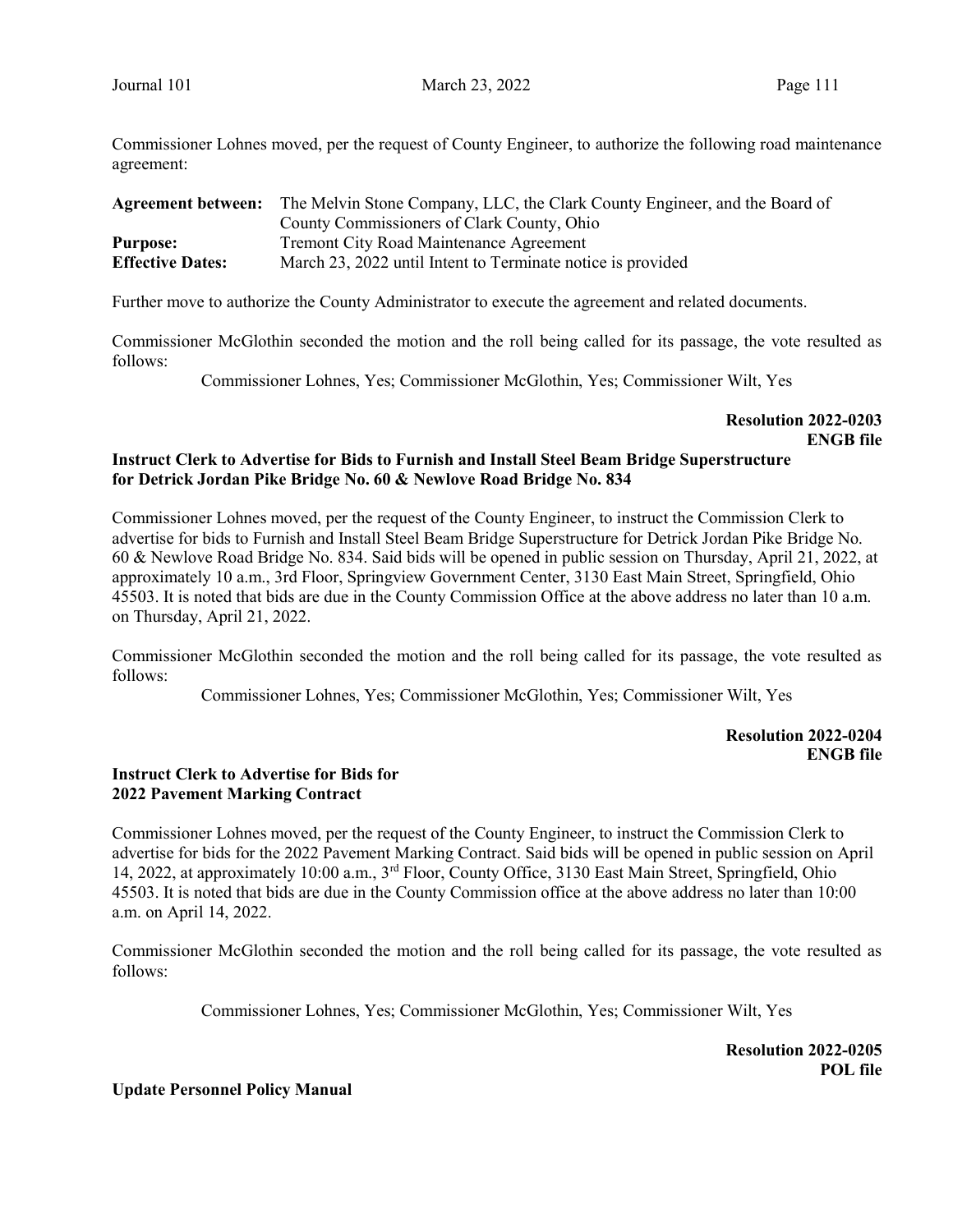Commissioner Lohnes moved upon the recommendation of the County Administrator, per the request of the Assistant County Administrator/HR Director, to authorize an update to the following Sections of the Personnel Policy Manual:

Section 5-H County Medical and Dental Insurance Coverage

Chapter 12 Additional Provision(s) Applicable Only to CCDJFS Employees

Commissioner McGlothin seconded the motion and the roll being called for its passage, the vote resulted as follows:

Commissioner Lohnes, Yes; Commissioner McGlothin, Yes; Commissioner Wilt, Yes

## Resolution 2022-0206 FINA file

## Authorize Amended Certificate #4 and Appropriate Funds

Commissioner Lohnes moved, upon the recommendation of the County Administrator, to authorize Amended Certificate #4 and appropriate funds.

| Fund                           | <b>Department</b>   | Account                   | Amount       |
|--------------------------------|---------------------|---------------------------|--------------|
|                                |                     |                           |              |
| <b>CDBG</b> (2920)             | <b>COMM DEVELOP</b> | <b>PERS &amp; FRINGES</b> | \$46,000.00  |
| <b>CDBG</b> (2920)             | <b>COMM DEVELOP</b> | <b>OPERATING EXP</b>      | \$505,500.00 |
| <b>CDBG</b> (2920)             | <b>COMM DEVELOP</b> | <b>ADVANCE OUT</b>        | \$10,000.00  |
| <b>WEST CENTRAL CCF (8373)</b> | <b>WCCCF</b>        | <b>PERS &amp; FRINGES</b> | \$44,850.00  |
| <b>WEST CENTRAL CCF (8373)</b> | <b>WCCCF</b>        | <b>OPERATING EXP</b>      | \$28,250.00  |
| <b>WEST CENTRAL CCF (8373)</b> | <b>WCCCF</b>        | <b>CAPITAL ASSETS</b>     | \$1,900.00   |
|                                |                     | TOTAL                     | \$636,500.00 |

Commissioner McGlothin seconded the motion and the roll being called for its passage, the vote resulted as follows:

Commissioner Lohnes, Yes; Commissioner McGlothin, Yes; Commissioner Wilt, Yes

### Resolution 2022-0207 FINT file

#### Approve Issuance of Warrants for Then and Now(s)

Commissioner Lohnes moved, upon the recommendation of the County Administrator, to approve the issuance of warrants for then and now(s) are as follows:

| P.O. Number                                                                                           | Fund                                                                       | Vendor                                  | <b>Date Purchase</b> |  | Amount      |  |
|-------------------------------------------------------------------------------------------------------|----------------------------------------------------------------------------|-----------------------------------------|----------------------|--|-------------|--|
| 220023227                                                                                             | General (Dog Warden) Ziebart                                               |                                         | 3/1/22               |  | 514.99      |  |
|                                                                                                       | Reason: Invoice just received from Rhino linings for Dog Warden new truck. |                                         |                      |  |             |  |
|                                                                                                       |                                                                            |                                         |                      |  |             |  |
| 220023180                                                                                             |                                                                            | General (IS Dept.) Emery Communications | 1/26/22              |  | \$29,836.57 |  |
| Reason: Purchase order was not entered prior to invoice being received for copier base lease billing. |                                                                            |                                         |                      |  |             |  |
|                                                                                                       |                                                                            |                                         |                      |  |             |  |
| 220023267                                                                                             |                                                                            | Dog & Kennel InfoUSA Marketing          | 1/8/22               |  | 322.40      |  |
|                                                                                                       | Reason: Did not have a reserve. Annual city directory.                     |                                         |                      |  |             |  |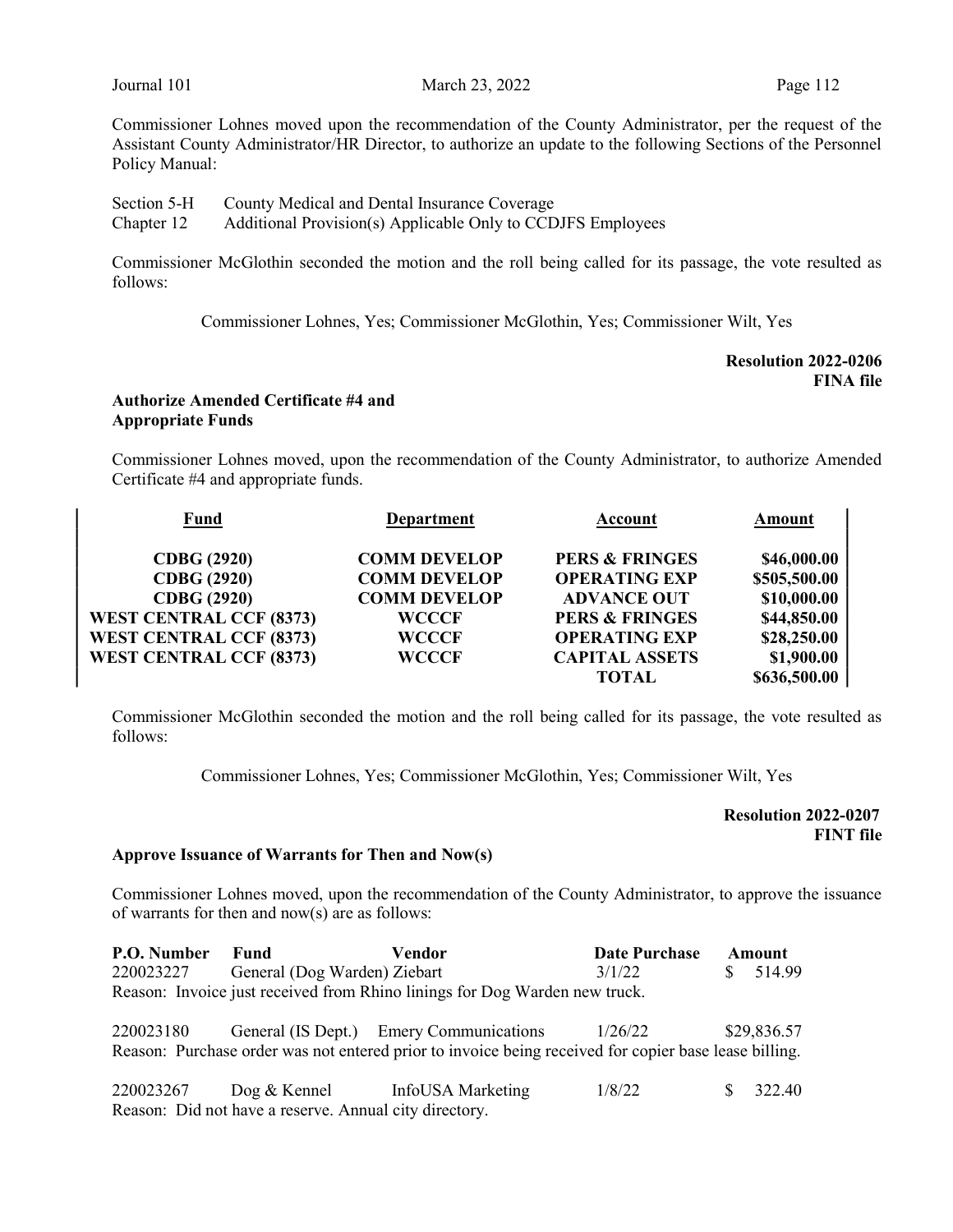Commissioner McGlothin seconded the motion and the roll being called for its passage, the vote resulted as follows:

Commissioner Lohnes, Yes; Commissioner McGlothin, Yes; Commissioner Wilt, Yes

Resolution 2022-0208 TRAV file

#### Approve Travel/Expense Allowance

Commissioner Lohnes moved, per request of the following Department Director(s) or Elected Official(s), to approve the following travel allowances:

| Dept.      | <b>Name</b>          | <b>Purpose</b>                  | <b>Place</b> | Date                             | Cost     |
|------------|----------------------|---------------------------------|--------------|----------------------------------|----------|
| <b>EMA</b> | M. Clements-Pitstick | Solar Eclipses Workshop Virtual |              | $4/8 - 9/22$                     | \$ 20.00 |
| Com. Pleas | J. Pierce            | 2022 Annual Court               |              | Columbus, OH 3/25-27/22 \$613.49 |          |
|            |                      | Reports Conference              |              |                                  |          |

Further move reimbursements shall comply with all requirements of the Travel Policy as adopted in the Personnel Manual.

Commissioner McGlothin seconded the motion and the roll being called for its passage, the vote resulted as follows:

Commissioner Lohnes, Yes; Commissioner McGlothin, Yes; Commissioner Wilt, Yes

Resolution 2022-0209 ZBTH file

## Set Date and Time for Public Hearing for Rezoning Case Z-2022-02 filed by Richard Deering

Commissioner Lohnes moved, per the certification and recommendation of the Clark County Rural Zoning Commission, to set 10:00 a.m., Wednesday, April 13, 2022, in the Commissioners Chambers, Room 151 at the Springview Government Center, 3130 East Main Street, Springfield, Ohio as the date and time for a public hearing to rezone property located in Bethel Township being 2 acres west of 6001 Lower Valley Pike, Parcel #010-06- 00032-000-076, to rezone property from B-3 (General Business District) to B-4 (Heavy Business District), for a larger rental storage warehouse.

Commissioner McGlothin seconded the motion and the roll being called for its passage, the vote resulted as follows:

Commissioner Lohnes, Yes; Commissioner McGlothin, Yes; Commissioner Wilt, Yes

Resolution 2022-0210 ZHRM file

## Set Date and Time for Public Hearing for Rezoning Case Z-2022-03 filed by James H. Lagos, ESQ

Commissioner Lohnes moved, per the certification and recommendation of the Clark County Rural Zoning Commission, to set 10:00 a.m., Wednesday, April 13, 2022, in the Commissioners Chambers, Room 151 at the